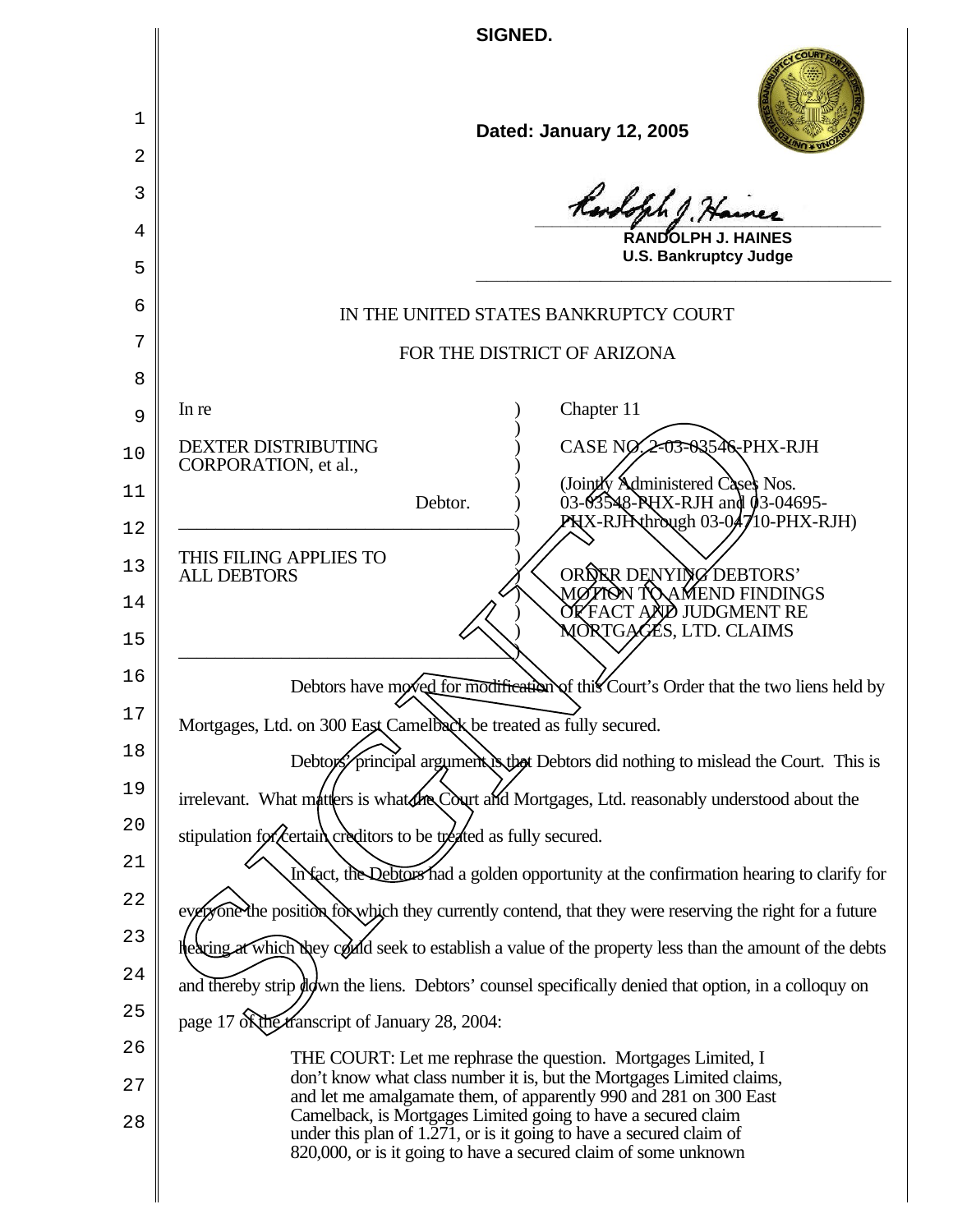| 1           | value of the store that has not yet been determined?                                                                                                                                                                      |
|-------------|---------------------------------------------------------------------------------------------------------------------------------------------------------------------------------------------------------------------------|
| 2<br>3      | MR. STAPLETON: We've agreed that they're going to have a<br>secured claim that's the principal value of their loans basically. I think<br>at least for the purpose of the confirmation trial, we've agreed it's<br>1.271. |
| 4<br>5<br>6 | THE COURT: Well, for purposes of confirmation of this plan,<br>Mortgages Limited, those two claims will be secured claims in the<br>amount of 1.271.                                                                      |
|             | MR. STAPLETON: That's correct, fully secured.                                                                                                                                                                             |
| 7           | If the Debtors then sought to retain the right to a subsequent valuation hearing and potential strip                                                                                                                      |
| 8           | down, the correct answer to the Court's question would have been the third alternative the Court                                                                                                                          |
| 9           | suggested, that Mortgages, Ltd. was "going to have a secured claim of some waknown value of the                                                                                                                           |
| 10          | store that had not yet been determined." Debtors' counsel did not adopt that alternative, but instead                                                                                                                     |
| 11          | stated that both the first and second lien claims would be "fully secured."                                                                                                                                               |
| 12          | Debtors also argue that such an interpretation of the stipulation and pretrial order                                                                                                                                      |
| 13          | would constitute an modification of the plan, and that the Court's interpretation of the stipulation                                                                                                                      |
| 14          | constitutes a sua sponte modification of the plan. But an agreement that a claim shall be treated as                                                                                                                      |
| 15          | fully secured is not at all inconsistent with, nor a voldification of a plan provision that effectively                                                                                                                   |
| 16          | provides that secured claims shall be determined in accordance with Bankruptcy Code § 506(a).                                                                                                                             |
| 17          | Nor is it inconsistent with the March N Qrder, which was specifically intended to address the issue of                                                                                                                    |
| 18          | whether certain default/interest and late fees could be included in the amount of the secured claims.                                                                                                                     |
| 19<br>20    | Finally, Debtors argue that the Court's interpretation of the stipulation and pretrial                                                                                                                                    |
| 21          | order effectively gives Mortgages, Ltd. the benefit of § 1111(b) but eliminates the plan's treatment for                                                                                                                  |
| 22          | such § 1111(b) deficiency claims. To the contrary, however, it is the Debtors' interpretation of the                                                                                                                      |
| 23          | stipulation that would have the effect of depriving Mortgages, Ltd. of its rights under § 1111(b).                                                                                                                        |
| 24          | Apparently, it is the Debtors' contention that the intent of the stipulation was to treat the Mortgages,                                                                                                                  |
| 25          | Ltd. claims as being fully secured only for purposes of determining an appropriate interest rate and                                                                                                                      |
| 26          | feasibility of the plan, but preserving for some later time the Debtors' right to a valuation hearing and                                                                                                                 |
| 27          | potential strip down pursuant to § 506(a). Such a procedure, however, had it been adopted, would                                                                                                                          |
| 28          | have effectively deprived Mortgages, Ltd. of its § 1111(b) rights. A creditor who is treated as fully                                                                                                                     |
|             |                                                                                                                                                                                                                           |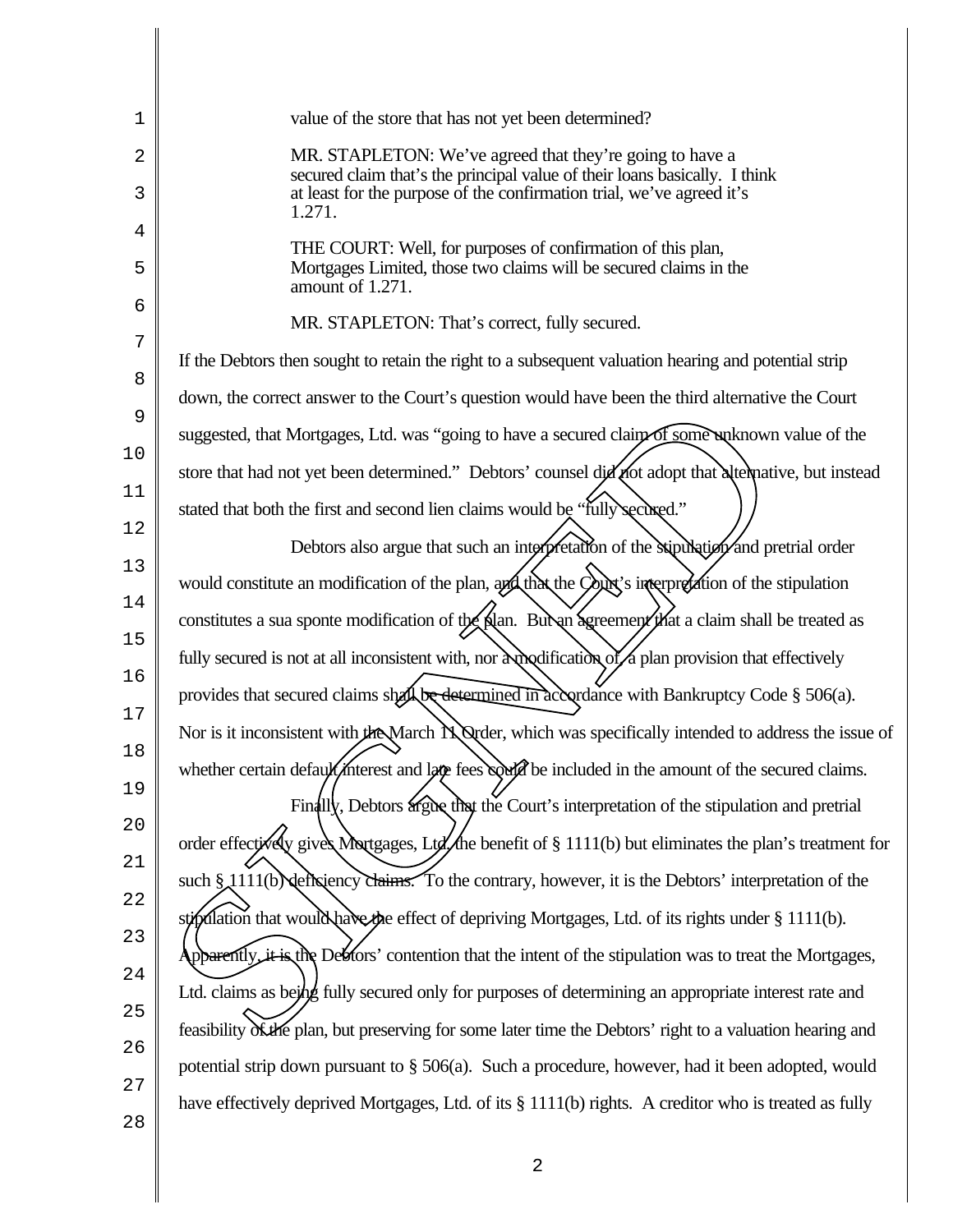| 1              | secured has no $\S 1111(b)$ rights. Bankruptcy Rule 3014 requires the $\S 1111(b)$ election to be made |
|----------------|--------------------------------------------------------------------------------------------------------|
| 2              | prior to the conclusion of the hearing on the disclosure statement, and yet under Debtors'             |
| 3              | interpretation of the pretrial order Mortgages, Ltd. would not even know whether it had an § 1111(b)   |
| $\overline{4}$ | election to make until some time long after the confirmation hearing. If that had actually been the    |
| 5              | Debtors' understanding and intent, it would have to have provided some procedure for Mortgages,        |
| 6              | Ltd. to make its $\S$ 1111(b) election long after confirmation. It did not do so.                      |
| 7              | For the foregoing reasons, the Debtors' motion to amend findings of fact and                           |
| 8              | judgment is denied.                                                                                    |
| 9              | If is further ordered vacating the hearing on Debtor's motion previously scheduled on                  |
| 10             | January 18, 2005, at 11:00 a.m. The hearing will proceed, however, as to the other matters set that    |
| 11             | day.                                                                                                   |
| 12             | DATED AND SIGNED ABOVE                                                                                 |
| 13             | Copy of the foregoing faxed this                                                                       |
| 14             | 12th day of January, 2005, to:                                                                         |
| 15             | Alan A. Meda, Esq.<br>Stinson Morrison Hecker, L.L.P.                                                  |
| 16             | 1850 North Central Avenue, Suite 2100<br>Phoenix, AZ 85004-4584                                        |
| 17             | Attorneys for Reorganized Debtors<br>Fax: (602) 240-6925                                               |
| 18             | Christopher R. Kaup, Esq.                                                                              |
| 19             | Tiffany & Bosco<br>2525 East Camelback Road, Third Noor                                                |
| 20             | Phoenix, AZ \$5010-4237<br>Special Counsel to Reorganized Debtors                                      |
| 21             | Fax: (602/255-0103)                                                                                    |
| 22             | Robert Miller, Esq.<br>Edward M. Zachary, Esd.                                                         |
| 23             | Btyan CaveLLP<br>Two North Central Avenue, Suite 2200                                                  |
| 24             | Phoenix, AZ 85004-4406<br>Attorneys for Official Committee of Creditors                                |
| 25             | Fax: $(602)36427070$                                                                                   |
| 26             | Michael W. Carmel, Esq.<br>80 East Columbus                                                            |
| 27             | Phoenix, AZ 85012<br>Attorney for James Sell, Receiver for ANMP                                        |
| 28             | Fax: (602) 277-0144                                                                                    |